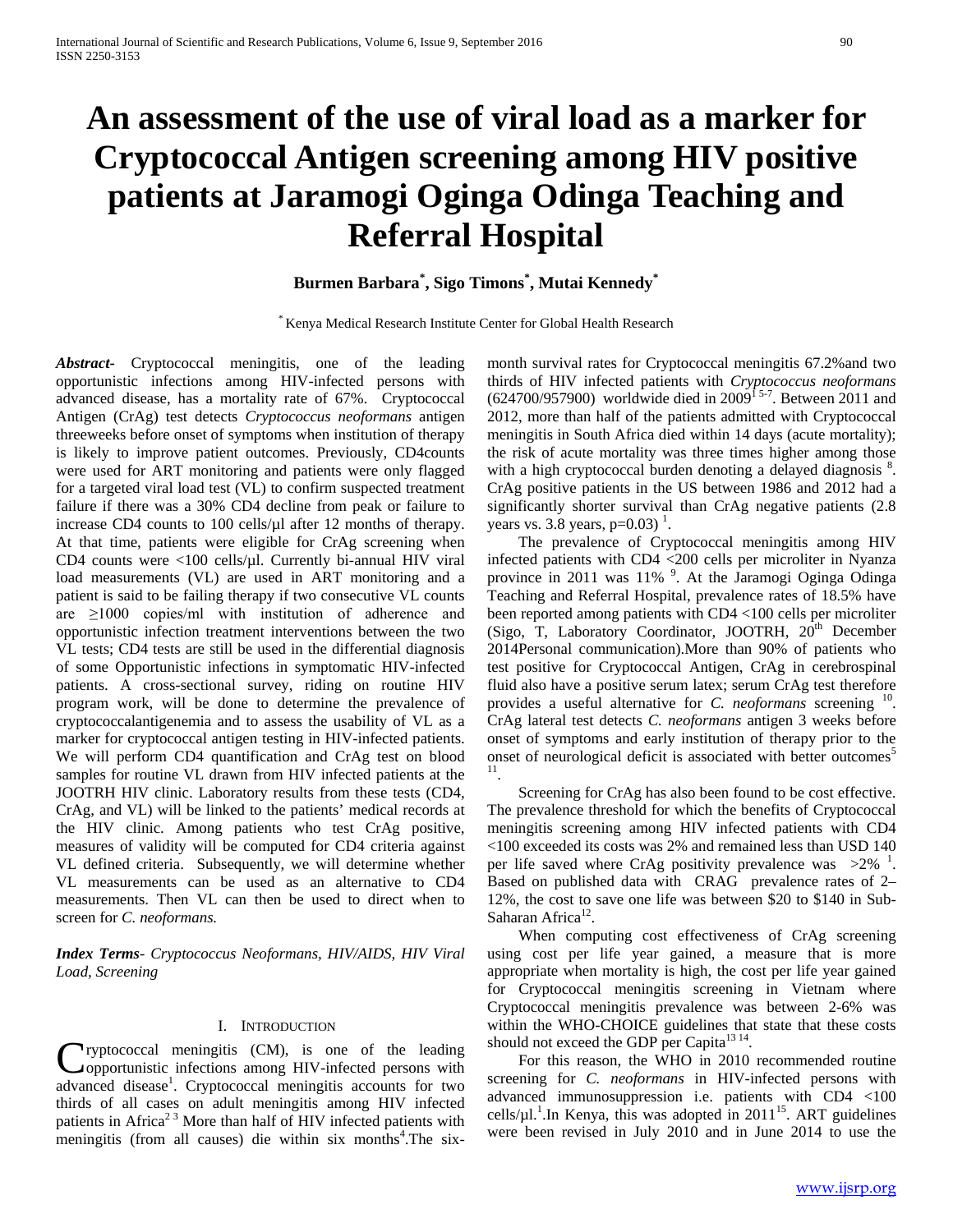following CD4 cut offs,350cells/µ and 500cells/µl respectively for ART initiation<sup>15-18</sup>.Prior to November 2013, CD4 counts were used for monitoring all HIV infected patients regardless of ART status, after every six months or when deemed necessary by the clinicians; VL was selectively used where treatment failure was suspected; based on set eligibility criteria for HIV VL quantification which included a 30% CD4 decline form peak or failure to increase CD4 counts to 100 cells / $\mu$ l after 12 months of therapy. Currently bi-annual HIV viral load measurements (VL) are used in ART monitoring and a patient is said to be failing therapy if two consecutive VL counts are  $\geq 1000$  copies/ml with institution of adherence and opportunistic infection treatment interventions between the two VL tests<sup>15</sup>.

 However, in 2014, ART guidelines were revised; the CD4 cell count threshold for ART initiation was increased to 500 cells per microliter and routine viral load was instituted in place of CD4 for ART monitoring.HIV-infected patients not on ART would continue to be monitored bi-annually using CD4 and would be initiated on ART when their CD4 cell count is<500  $\text{cells/}\mu\text{1}^{18}$ . Due to this, it would be unlikely to find patients with CD4 cell counts of  $\langle 100 \text{ cells/}\mu \rangle$ ; this is because at a CD4 of 500  $cells/µ$  all patients would be initiated on ART after which only VL (and not CD4) would be used for laboratory monitoring. No further guidelines were provided to guide screening for*C.neoformans*using CrAg<sup>15</sup>

 However, CD4 tests could still be used in the absence of VL measurements and to assist in the differential diagnosis of some opportunistic infections in patients who present with new signs and symptoms regardless of ART status. This implies that CD4 measurements can only be done late in the course of an illness when the patient is symptomatic and the prognosis of CM is likely to be poor [10].

 VL quantification could be used as an alternative for CD4 measurements in determining when to screen for cryptococcal infection. However, there is a poor correlation between VL and CD4 measurements<sup>15 19</sup>. Consequently, clinicians have no clear guidelines on when to screen for*C. Neoformans*infections*.*Thereforethis study aims to determine the whether VLcan be used as a marker forCrAgscreeningamong HIV infected patients.

## *B.Null hypothesis*

 A Viral Load of 1000or more copies in a Human Immunodeficiency Virus infected person is not associated with the presence of Cryptococcalantigenemia

## *C. Study Objectives*

## *General Objective*

 To determine the prevalence of Cryptococcal meningitis and assess the usability of Viral Load as a marker for Cryptococcal Meningitis testing in Human Immunodeficiency Viruspositive patients

## *Specific Objectives*

1. To determine the prevalence of Cryptococcal Meningitis among Anti-retroviral Therapy experienced Human Immunodeficiency Virus infected patients (who have been on ART for between 6 months to one year) at Jaramogi Oginga Odinga Teaching and Referral Hospital in 2015

- 2. To describe factors predictive of positive Cryptococcal Antigen tests in Anti-retroviral Therapy experienced Human Immunodeficiency Virus infected patients Jaramogi Oginga Odinga Teaching and Referral Hospital in 2015
- 3. To determine the viral load cut off levels for a Cryptococcal Antigen test recommendation in ART experienced Human Immunodeficiency Virus infected patients Jaramogi Oginga Odinga Teaching and Referral Hospital in 2015.
- 4. To assessthe correlation between viral load and Cluster of Differentiation 4 measurements among ARTexperienced HIV infected patients Jaramogi Oginga Odinga Teaching and Referral Hospital in 2015

## II. METHODOLOGY

## *A.Study design and setting*

 The study seeks to ride on existing and ongoing routine HIV program work. Blood samples (for VL/CrAg and CD4) will be obtained from that already drawn from clients on their routine appointments in the HIV clinic. We will conduct a chart review for patients enrolled in HIV clinic in order to obtain required demographic and clinical data. This will be a cross-sectional study.

## *B.Study site*

 The is a prospective cross-sectional study will be conducted at JOOTRH HIV clinic and laboratory, the largest public health facility in the former Nyanza province and at KEMRI HIV Research laboratory. JOOTRH is located in Kisumu East subcounty, Kisumu County. It serves a catchment population of approximately 500,000 both from within the former Nyanza province and the neighboring provinces. It hosts the premier HIV clinic in the county. The JOOTRH HIV clinic was incepted in 2003 and has a cumulative patient enrolment of approximately 22,000; currently 5900 patients are actively accessing HIV management services in the clinic. Of the total active patients 64% of them are female, 95% of all active patients are aged 15 years and above and 85% of all active patients are on ART. Blood samples from HIV infected patients are usually collected at the JOOTRH lab.The VL tests are usually conducted at the KEMRI HIV Research laboratory.

## *C. Study population*

 HIV infected ART experienced patients (who have been on ART for between 6 months and one year) currently enrolled at the JOOTRH HIV clinic

## *i. Criteria for inclusion of subjects*

- All HIV infected patients who regularly attended to at the JOOTRH clinic who have been on ART for at least 6 months and at most one year and whose samples have been collected for routine VL measurements
- Children aged less than 18 months of agewho have been confirmed positive using a positive HIV DNA PCR testto and have been on ART for at least 6 months and at most one year  $20$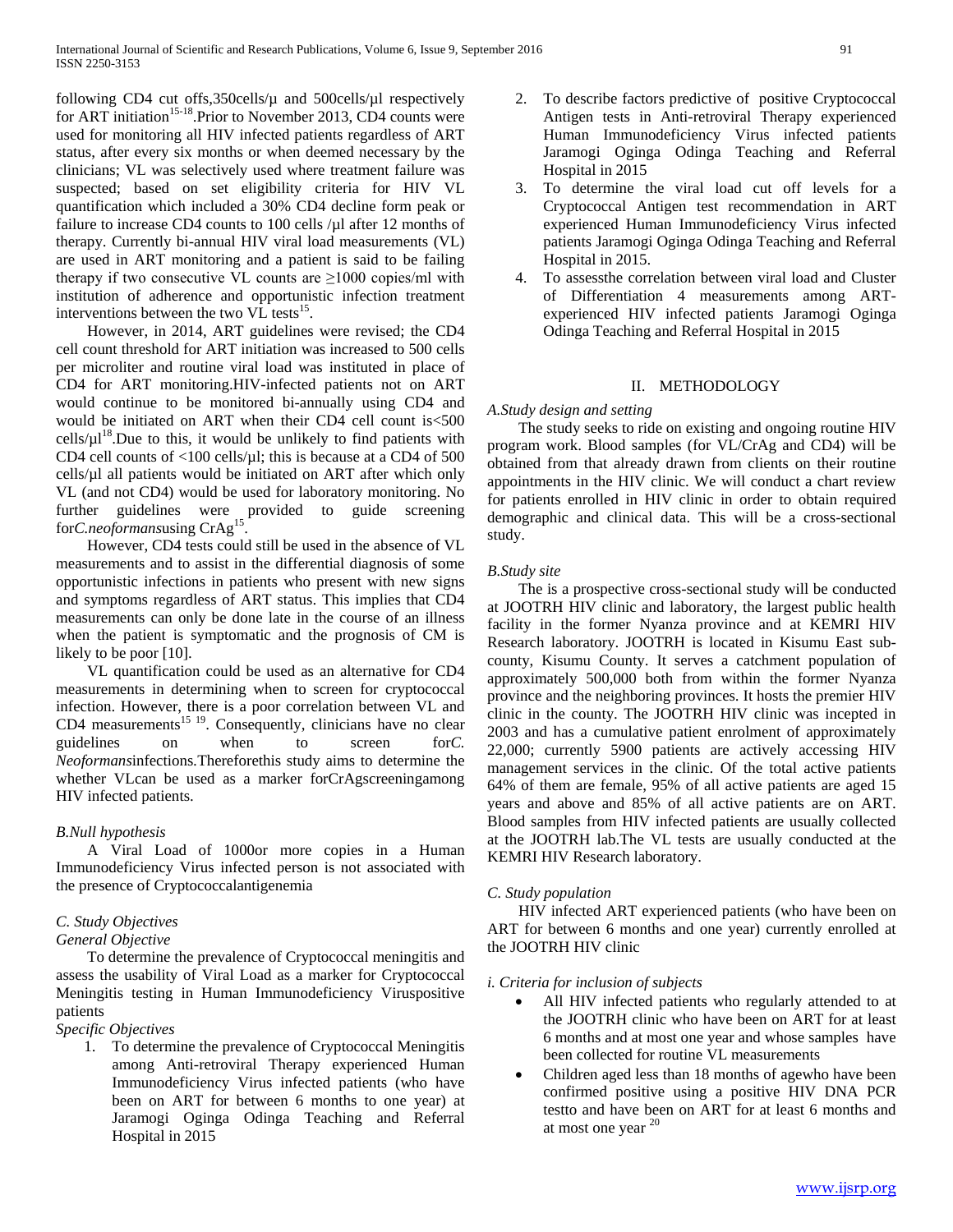## *ii. Criteria for exclusion of subjects*

- All HIV-infected patients attending the clinic who have been on ART for less than six months(e.g. children aged less than 6 months of age) and more than one year
- All samples that are rejected using routine laboratory rejection criteria e.g. Patients whose samples that are not well collected e.g. inadequate samples, clotted samples, leaked samples, samples transported in inappropriate temperatures and those that have passed the testing time limits.
- Samples from persons who are inebriated, unaccompanied minors (aged <18 years) or persons who cannot give consent for any other reason

## *C.Sample size calculation*

 Sample size was computed using the Buderer's formula for diagnostic studies in order to be 95% confident that the sensitivity of the Criteria is within plus or minus 5% of the population estimated sensitivity:

Sample size (*n*) based on sensitivity=  $(1 - S_{\nu})$ *L evalence*  $\overline{Z}_{1-\alpha/2}^2$   $\times$   $S_N$   $\times$   $(1$   $-S_N$ Pr  $\sum_{\substack{\ell_{1-\alpha/2}\2 \leq \ell \leq N}}^2 \times S_{N} \times (1)$ 2  $1-\alpha/2$ ×  $\sum_{-\alpha/2}^{\infty} \times S_{N} \times (1 -$ Sample size (*n*) based on  $(1 - S_n)$  $\overline{1}$ 2  $\overline{Z}^{\scriptscriptstyle{Z}}_{\scriptscriptstyle{1-\alpha/2}}$   $\times$   $S$   $_{P}$   $\times$   $(1$   $S$   $_{P}$  $\sum_{-\alpha/2}^{\infty} \times S_{P} \times (1 -$ 

(1-Pr evalence)

*L evalence*

specificity=

Where

 $n$  = required sample size,

 $S_N$ = anticipated sensitivity,

2

 $S_P$ = anticipated specificity,

 $1-\alpha/2$ 

 $\times(1-$ 

 $\alpha$  = size of the critical region (1 –  $\alpha$  is the confidence level),

 $Z_{1-\alpha/2}$  = standard normal deviate corresponding to the specified size of the critical region  $(\alpha)$ ,

 $L =$  absolute precision desired i.e. level of accuracy

 The prevalence chosen should be selected with caution , lest the sample size adopted results in a loss of precision or confidence or both [2].The prevalence of Cryptococcal meningitis among patients with CD4<100 cells per microliter, ranges from 2.9% in the United States to 21% in Nigeria<sup>5</sup>. We estimated the prevalence of the CM in our target population in Kisumu based on the Nigeria study which is somewhat similar to our setting. Since our study enrolls only patients who have been on ART for at least 6 months, we adjust the prevalence rate accordingly. The adjustment factor is based on the proportion of patients, from our data, who initially had a CD4 count of  $< 100$ but afterwards increased above 100 at 6 months or more after enrolling for ART. That brings the estimated prevalence to 12.6%.

 Since the sensitivity and specificity of viral load cut-off point on when to screen for CrAg is unknown, we used an estimate of 50%; a conservative choice that protects the precision of the maximum width. The standard normal deviate corresponding to 95% confidence interval is 1.96 while the absolute precision desired, L, is 0.1 [1].

Implementing the formulas above in a SAS (SAS Institute Inc., Cary, NC) program yielded

$$
n(sensitivity)=763
$$

*n*(*specificity*)=110

 Ideally, the preferred sample size that will give a precision of 0.1 or less for both sensitivity and specificity is 763.

 Hence a total of 763 participants should be screened in order to detect approximately 29patients with CM. Five percent of all participants will be aged less than 15 years of age in conforming to our target population.

## *E.Study Procedures*

## *Routine blood draw and preparation for Viral load testing*

 Currently, the clinicians at the JOOTRH HIV clinic routinely identify patients who have been on ART for between 6 months to one year and refer them to the HIV clinic lab for blood draw. At the JOOTRH lab, a laboratory technologist collects 4ml (4000 µl) of venous blood from the forearm in an EDTA tube from each patient. The sample is centrifuged and 2100 µl plasma is harvested. Of this, 1800 µl is sent to the KEMRI HIVResearchLaboratorywhere viral load testing for HIV infected patients in the former Nyanza province is routinely condutcted. The extra plasma (300  $\mu$ l) and cells sediment (1900  $\mu$ l) is then discarded.

## *Study-specific procedures*

## Participant recruitment

 Participants will be recruited by a study assistant, from patients who have been sent for routine viral load by their attending clinician, at the JOOTRH lab. This will be done after blood draw for routine viral laod. Before they leave, participants will be informed that the study wishes to conduct additional testing on the same blood sample and to access their medical records at JOOTRH. Should participants wish to join the study, written informed consent will be obtained from adults and mature minor; assent will be obtained from persons aged 13-17 years and parent permission from participants aged less than 13 years. We will verify parent-child or guardian-child from the HIV clinic community department who conduct home visits at enrolment into HIV care. Participants notified of when and how their results will be sent to their attending clinician. Should they decline, their samples will be processed for viral laod as indicated above. Clinical and demographic characteristics of those who decline will be compared to those who accept participation; this is because if they differ significantly, this may bias our results.

## Study specific laboratory tests that will be conducted on routine blood drawn for viral load sampling

 In this study, at the JOOTRH lab50 µl of whole blood will be pipetted from the 4000 µl sampleof already drawn venous bloodand used for CD4 determination prior to centrifugation. From the remaining blood sample (3950  $\mu$ l), 2000  $\mu$ l of plasma will be harvested; 1800 µl of plasma will then be sent for viral load testing and the rest (200 µl) will be used for CrAg testing.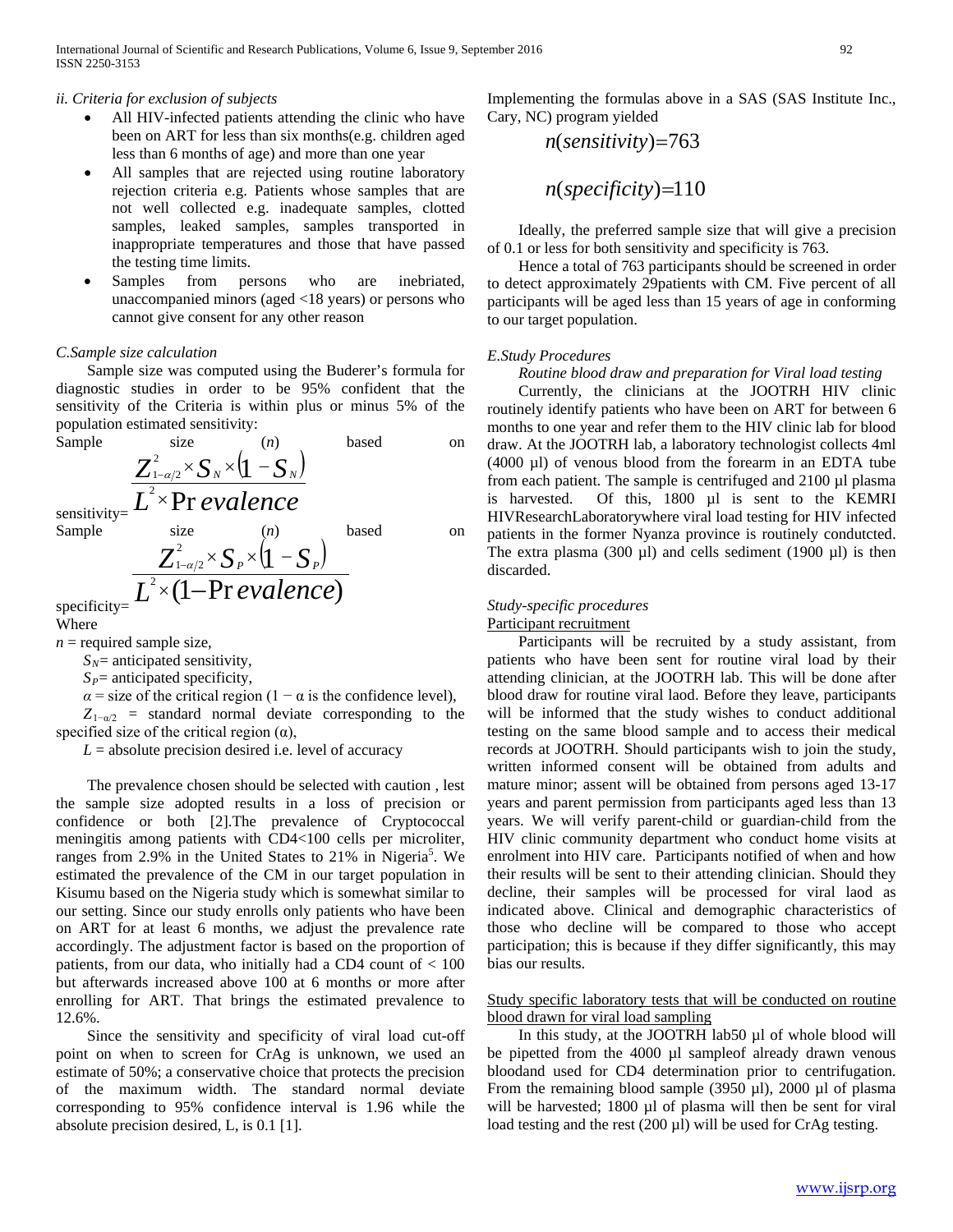#### Selection of study participants

 Since 20% of HIV infected patients have CD4 counts less than 100 cells/µl at JOOTRH, we will recruit 80% of our study populationfrom the proportion of the patients of ART experienced who had baseline CD4 less than 100cells/ µl.This is because on average, CD4 counts increase at a rate of 50 cells per  $\mu$ l every 48 weeks<sup>21</sup>. For this reason, our sample will be limited to patients who have been on ART for between 6 months to one year.

#### Assignment of Study Identifiers

 Patients will be assigned study IDs after providing written informed consent for adults and mature minors; for minors, parental/guardian permission for children aged less than 13 years of age and assent for children aged 13-17 years will be sought. A link log that contains patient names and study Identifiers will be kept in a locked cabinet by the Principal investigator. Only study IDs will be used to label study documents; no participant names shall be indicated on study samples or forms. These study IDs will be indicated on the viral load log book and on all study samples; study samples will also be labeled with PSC numbers.The viral load log book also contains patient identifiers like patient names and Patient support Center (PSC) numbers which will assist in linking participant laboratory results to clinic information.

## Transportation of samples from JOOTRH lab to KEMRI HIV Research Laboratory for VL testing

 A transportation log (in Duplicate) will be used to track study samples that are sent to the KEMRI HIV Research Laboratory. This will be signed at the JOOTRH lab and at the receiving lab (KEMRI HIV Research Laboratory).

#### Obtaining VL results

 Viral load results will be sent by electronic mail to the JOOTRH CRC data office from where they will be disseminated (print and electronic copies) to JOOTRH HIV clinic. Print copies received at the clinic will be sorted; results manually entered into an electronic VL database and the hard copy will then be filed in the patient's medical records at the HIV. Electronic copies will be sent to a laboratory officer, a clinician and a data manager from JOOTRH. Results from Viral load will be obtained using the usual results transmission network (print or electronic).

#### Obtaining CD4 and CrAg test results

 The CrAg results and CD4 results will be produced in duplicate. The original copy will be sent to the patient's file and the duplicate copy will be filled and stored in the laboratory file cabinet. All laboratory data will be stored in an electronic register (Laboratory Information Management System).CrAg results and CD4 results will be entered into the study database by the study assistant/phlebotomist.

## *F.Data management*

#### *Accessing the participants medical records*

 Patient details (clinic numbers, patient names, ages, gender) obtained from the laboratory database will be used to link laboratory information to HIV clinic databases which contain existing clinical patient information.

#### *Data entry*

 At the end of each day, a data clerk will enter the study participants' data from the viral load log book. The results of CD4 tests, Crag tests and VL will be entered as soon as they are received into a Microsoft Excel database. Data clerk stationed at the JOOTRH laboratory will make follow up phone calls (and if necessary trips) to the KEMRI HIV Researchlaboratory to track test results that have been not been received within 4 weeks.

#### *Datastorage*

 Data obtained from all study forms and registers will be entered into a Microsoft Excel database in a password protected computer. The usual data protection mechanism provided for in the laboratory and HIV clinic will be relied upon to safeguard the data. To ensure data validity, 10% of all entered records will be counterchecked with the source forms.

#### *Data analysis*

 Demographic and clinical characteristics of the study participants will be summarized using descriptive statistics. Categorical variables will be summarized using frequencies and percentages while continuous variables will be summarized using mean and standard deviation or median and the corresponding inter quartile range. Test for associations between categorical variables will be conducted using Pearson's Chi Square test while the test of association between continuous variables will be conducted using a two sample t-test if they are normally distributed. If the continuous variables are skewed then we will use a two sample Wilcoxon rank sum test. Normality tests will be conducted using Shapiro and Wilks normality test.

 To examine the correlation between CD4 and VL measurements, we will first plot the two variables using a scatter plot to assess the possible existing relationship between the two variables. Pearson correlation coefficient with its associated pvalue will then be used to determine whether CD4 and VL measurements are statistically correlated. Simple linear regression will be fitted to answer the question of how we can predict CD4 count of a patient given the VL measurement. A locally weighted regression (lowess fit) will be fitted, as well, to examine if there is convincing evidence that the relationship between CD4 and VL measurements is not linear.

 Sensitivity, specificity, positive predictive value (PPV), and negative predictive value (NPV) with their 95% confidence intervals (CI) will be computed to determine the viral load cutoff levels for a CrAg test recommendation in HIV infected patients

 Logistic regression analysis will be used to identify potential factors independently and jointly associated with CrAg positivity for ART-experienced HIV infected patients. The presupposed potential factors are baseline CD4 count, duration art and viral load. The odds ratios and the corresponding 95% confidence limits will be reported. Statistical analysis will be performed using Stataversion 13.1 (StataCorp, College Station, Texas, USA) and p-value of less than 0.05 will be used to define statistical significance.

*G. Ethical considerations Voluntary participation*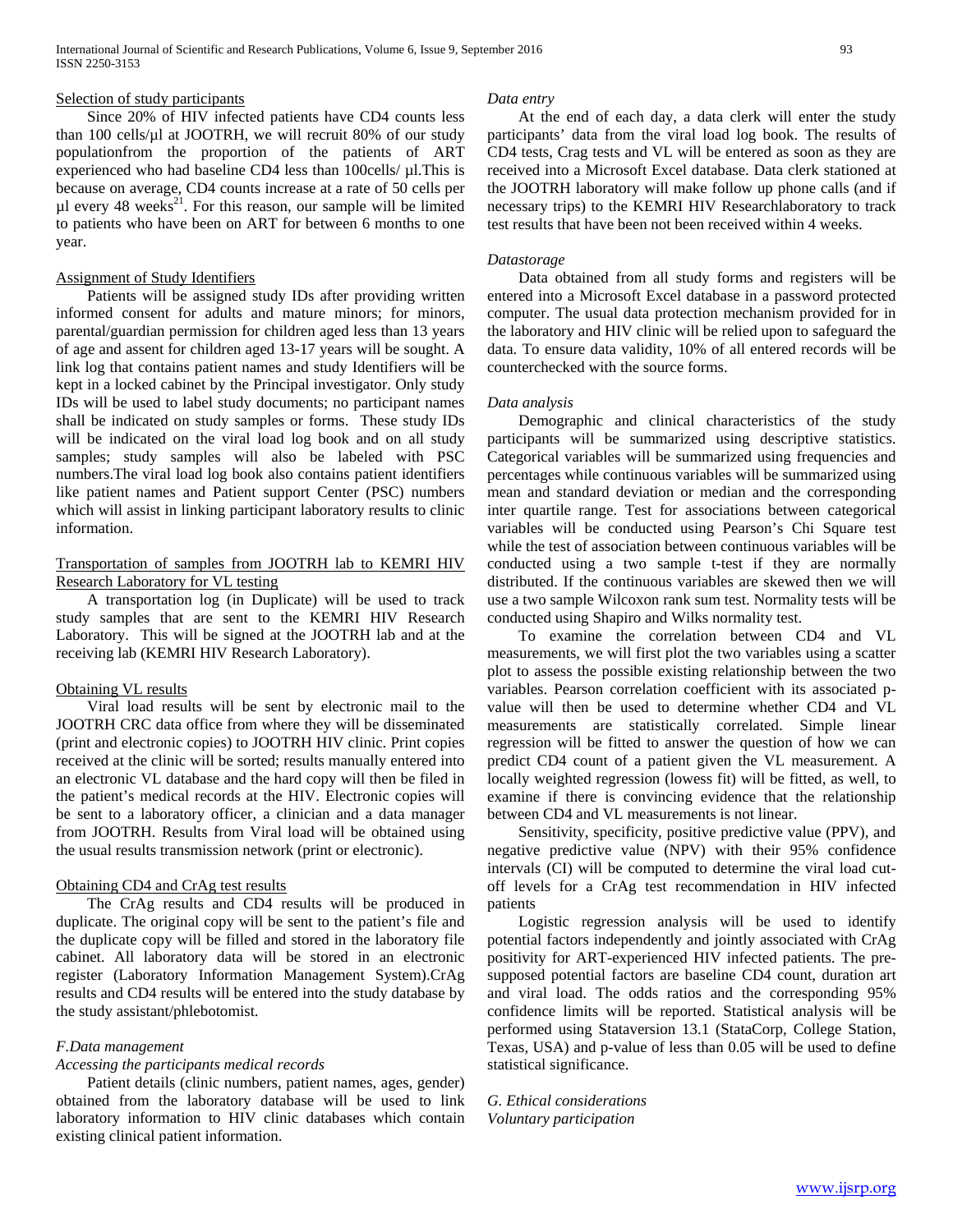All HIV infected patients who are sent to the laboratory for viral load testing will be invited to participate in the study. Participation in the study is on a voluntary basis; potential participants may opt out at any time without affecting their chances of receiving routine health services at the hospital.

#### *Confidentiality of participant information*

 All participants will be assigned a unique identity number which will subsequently be used in all study documents to protect participants' privacy. The link log that contains this information will be stored in a locked cabinet in a separate location only accessible to the PI**.**The data collection team will be bound by signed confidentiality agreements.

 Completed forms will be stored in a locked cabinet accessible to only key project staff. Once paper records are no longer considered active they will be packed into document storage boxes and labelled accordingly. Computer files and data will be removed from the computer hard drives at the completion of the project. They will be stored on compact disks or magnetic tape with corresponding paper records in a secure locked cabinet in the records room.

 Completed data collection tools and databases will have different disposition procedures but will be linked to each other when archived and will be made available only to the study team personnel who require this information to use for analysis. Paper records, files and data will be stored at KEMRI for three to five years after the last publication of the results. Final reports will be permanently archived at KEMRI.

#### *Institutional Review Board oversight*

 The study will only commence after approval from KEMRI SERU and any other additional IRBs. Study procedures will be conducted within the mandates of the regulatory bodies.

#### III. DISCUSSION

#### *A.Potential risks to participants*

 There is no direct risk subjected to the participants by this study since we are utilizing blood that has already been drawn for other purposes and no extra blood is required to conduct additional testing.Patients who do not wish to be part of the study will receive VL measurements and clinical care as per the current ART guidelines. There is the minimal risk of loss of privacy in the inadvertent divulgence of medical records; however, several measures will be instituted to mitigate this (see section on participant privacy).

#### *B.Potential benefits to study participants*

 No additional sample will be collected; however, participants will receive additional tests for *C. neoformans* on the same sample utilized for VL testing. Additionally, HIV infected patients will benefit from evidence-based screening for *C. neoformans*, early diagnosis, institution of therapy and better prognosis. This is because, currently, clinicians are unsure of when to screen for CrAg since CD4 counts are no longer being used for routine ART monitoring. By the time a patient is suspected to have an OI (ie when he is symptomatic) the disease would be at an advanced stage when the prognosis is likely to be

poor. For this reason, screening for CrAg in the absence of symptoms is beneficial to the patients.

## *C.Study Limitations*

 Patients who decline participation in the study may differ from those who accept to participate in this study. To mitigate this, we will collect minimal demographic and clinical information from their patient databases in order to see how they differ from those who accept to participate in this study. The use of routinely collected data at the HIV clinic is covered under SSC 1525.

#### *D.Expected application of results*

 Results from this study willdetermine whether VL measurements can be used as an alternative to CD4 measurements in determining when to screen for *Cryptococcus neoformans*. If this is possible, ultimately it will guide clinicians and HIV programs in screening of HIV infected patients for *C. neoformans* in the absence of routine CD4 monitoring. HIV infected patients will benefit from timely diagnosis and initiation of therapy and will subsequently have improved outcomes when diagnosed with cryptococcal meningitis. In the event this study yields favorable results (i.e. Viral load results could potentially be used as a marker for CrAg testing) , we propose the scale up the study to a larger population to provide more robust findings.

#### ACKNOWLEDGMENTS

 We wish to acknowledge the contribution of the Kenya Ministry of Health, including the National AIDS and STI Control Program, the JOOTRH administration and the KEMRI Director for their collaboration.

Competing interests: None

#### **REFERENCES**

- [1] McKenney J, Smith R M, Chiller T M, Detels R, French A, Margolick J, et al. Prevalence and Correlates of Cryptococcal Antigen Positivity Among AIDS Patients — United States, 1986–2012. *MMWR weekly* 2014;63(27):585-587.
- [2] McKenney J, Bauman S, Neary B, Detels R, French A, Margolick J, et al. Prevalence, Correlates, and Outcomes of Cryptococcal Antigen Positivity Among Patients With AIDS, United States, 1986–2012. *Clinical Infectious diseases* 2014 Nov ; [Epub ahead of print].
- [3] Rajasingham R, Rhein J, Klammer K, Musubire A, Nabeta H, Akampurira A, et al. Epidemiology of Meningitis in an HIV-Infected Ugandan Cohort. *Am J Trop Med Hyg* 2014 Nov 10 pii: 14-0452. [Epub ahead of print].
- [4] Veltman JA, Bristow CC, Klausner JD. Meningitis in HIV-positive patients in sub-Saharan Africa: a review. *Journal of the International AIDS Society* 2014;17(19184).
- [5] McKenney J, Smith R M, Chiller T M, Detels R, French A, Margolick J, et al. Prevalence and Correlates of Cryptococcal Antigen Positivity Among AIDS Patients — United States, 1986–2012. *MMWR weekly* 2014;63.
- [6] Chayakulkeeree M, Wangchinda P. Clinical characteristics and outcomes of patients with cryptococcal meningoencephalitis in a resource-limited setting. *J Med Assoc Thai.* 2014 Mar;97(Suppl 3):S26-34.
- [7] Ganiem A R, Indrati A R, Wisaksana R, Meijerink H, van der Ven A, Alisjahbana B, et al. Asymptomatic cryptococcal antigenemia is associated with mortality among HIV-positive patients in Indonesia. *Journal of the International AIDS Society* 2014;17:18821.
- [8] Adeyemi B, A R. Profile and mortality outcome of patients admitted with cryptococcal meningitis to an urban district hospital in KwaZulu-Natal, South Africa. *J Int AIDS Soc* Nov 2014;2(17 (4 Suppl 3)):19623.